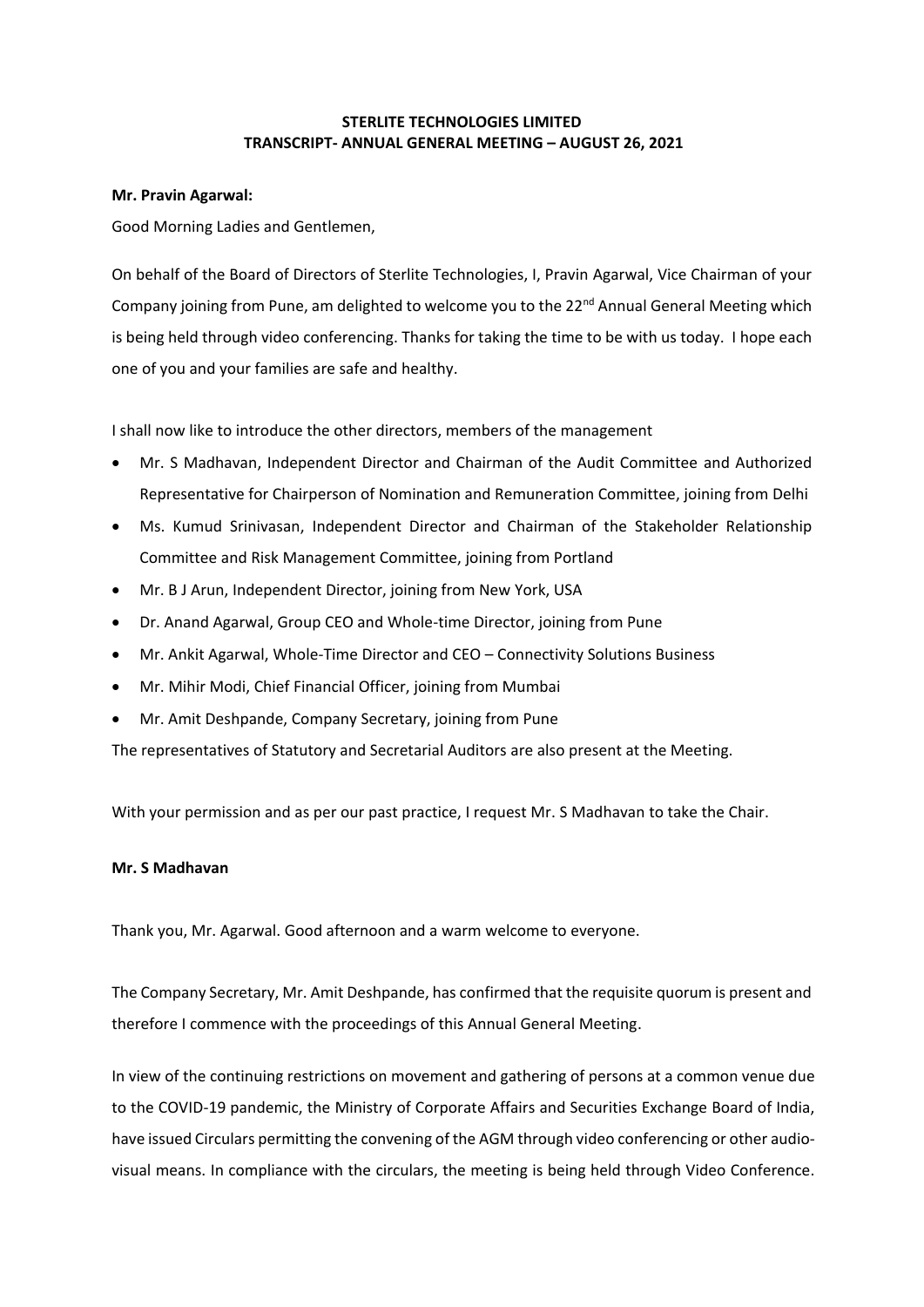Your Company has made all efforts under the circumstances, to enable shareholders to participate through VC and vote on the items being considered in the AGM.

The facility of joining the AGM has been made available on a first-come-first-served basis. All shareholders who have joined the AGM have, by default, been placed on mute mode, to avoid any disturbances and ensure a smooth and seamless conduct of the AGM. Speaker shareholders who have registered themselves as mentioned in the Notice, will be provided audio & video access by the Moderator, once their name is called out for speaking. Shareholders can call on the helpline number provided in the AGM Notice for any technical assistance that may be required during the AGM.

All the requisite statutory registers and records and all documents referred to in the Notice & the Annual Report are available for inspection up to the date of announcement of the voting results. Members seeking to inspect such documents can send an e-mail to [secretarial@stl.tech.](mailto:secretarial@stl.tech) Since the AGM is being held through video conferencing, and physical attendance of shareholders is dispensed with, there is no requirement of appointing proxies and hence the register of proxies is not required to be maintained and therefore not available for inspection.

Now I request Mr. Pravin Agarwal to address the shareholders.

### *"Vice-Chairman's speech"*

#### **Mr. S Madhavan**

Since the Notice convening this Meeting, the Directors' Report and Audited Accounts for the Financial Year 2020-21 have already been circulated to you and have been with you for some time, with your permission may I take it as read.

There are no adverse comments in the Statutory Audit Report and Secretarial Audit report and hence the same, with your permission, are being taken as read.

I would like to state that the Company had provided facility to the shareholders to exercise their votes on the items of business given in the Notice dated July 22, 2021 through electronic voting system (remote e-voting). The cut-off date for determining voting rights of members entitled to participate in the e-voting process was August 19, 2021. The e-voting period remained open from **Monday, 23rd August, 2021 at 10.00 A.M. to Wednesday, 25th August 2021 at 5:00 P.M.**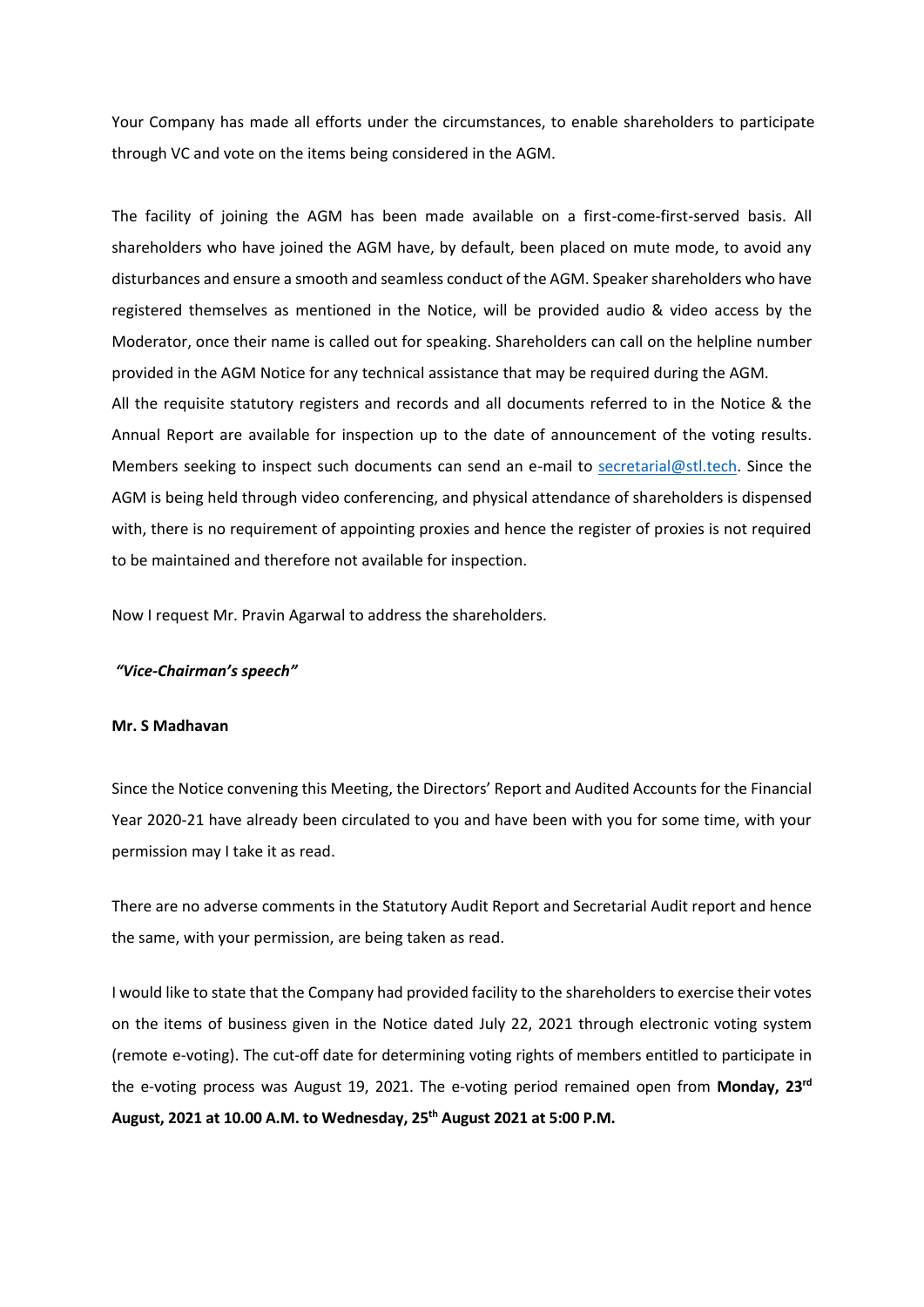The Company is providing the facility of voting by Insta poll at the AGM, which will be made available for 15 minutes after the conclusion of the meeting. A member who has already cast his vote through remote e-voting is allowed to attend AGM. However, said member would not be entitled to vote again at the AGM.

Mr. B. Narasimhan, Proprietor, BN & Associates, Practising Company Secretary has been appointed as the Scrutinizer for scrutinizing the e-voting process as well as voting at the AGM. Mr. Narasimhan is present at this AGM.

The Scrutinizer will make a composite report of the votes cast "in favour of" or "against" the resolutions stated in the AGM notice, based on the reports generated from the remote e-voting system and voting at AGM. Scrutinizer's Report would be made available on the Company's website and also on e-voting website of Kfin Technologies Private Limited. The results of voting will also be submitted to BSE and NSE within 2 days of the Meeting.

The following matters have been set out in the AGM notice for members' approval:

- 1. Adoption of audited standalone and consolidated financial statements and the reports of the Board of Directors and the Auditors thereon
- 2. Declaration of dividend of Rs. 2.00/- per equity share for the financial year ended March 31, 2021
- 3. Re-appointment of Mr. Anil Kumar Agarwal, who retires by rotation and being eligible, offers himself for re-appointment
- 4. Appointment of Mr. S Madhavan as an Independent Director of the Company
- 5. Appointment of Mr. B J Arun as an Independent Director of the Company
- 6. Appointment of Mr. Ankit Agarwal as a Whole-Time Director of the Company
- 7. Approval of remuneration of Cost Auditor
- 8. Approval of Divestment/Dilution/Disposal of investment in subsidiaries
- 9. Raising of the funds through Qualified Institutional Placement (QIP) / External Commercial Borrowings (ECBs) with rights of conversion into Shares / Foreign Currency Convertible Bonds (FCCBs) / American Depository Receipts (ADRs) / Global Depository Receipts (GDRs) / Optionally or Compulsorily Convertible Redeemable Preference Shares (OCPs/CCPs) etc. pursuant to Section 62 of Companies Act, 2013.

The explanatory notes to the notice of the AGM may be referred to for the objectives and implications of these resolutions.

I will now move on to the question and answers.